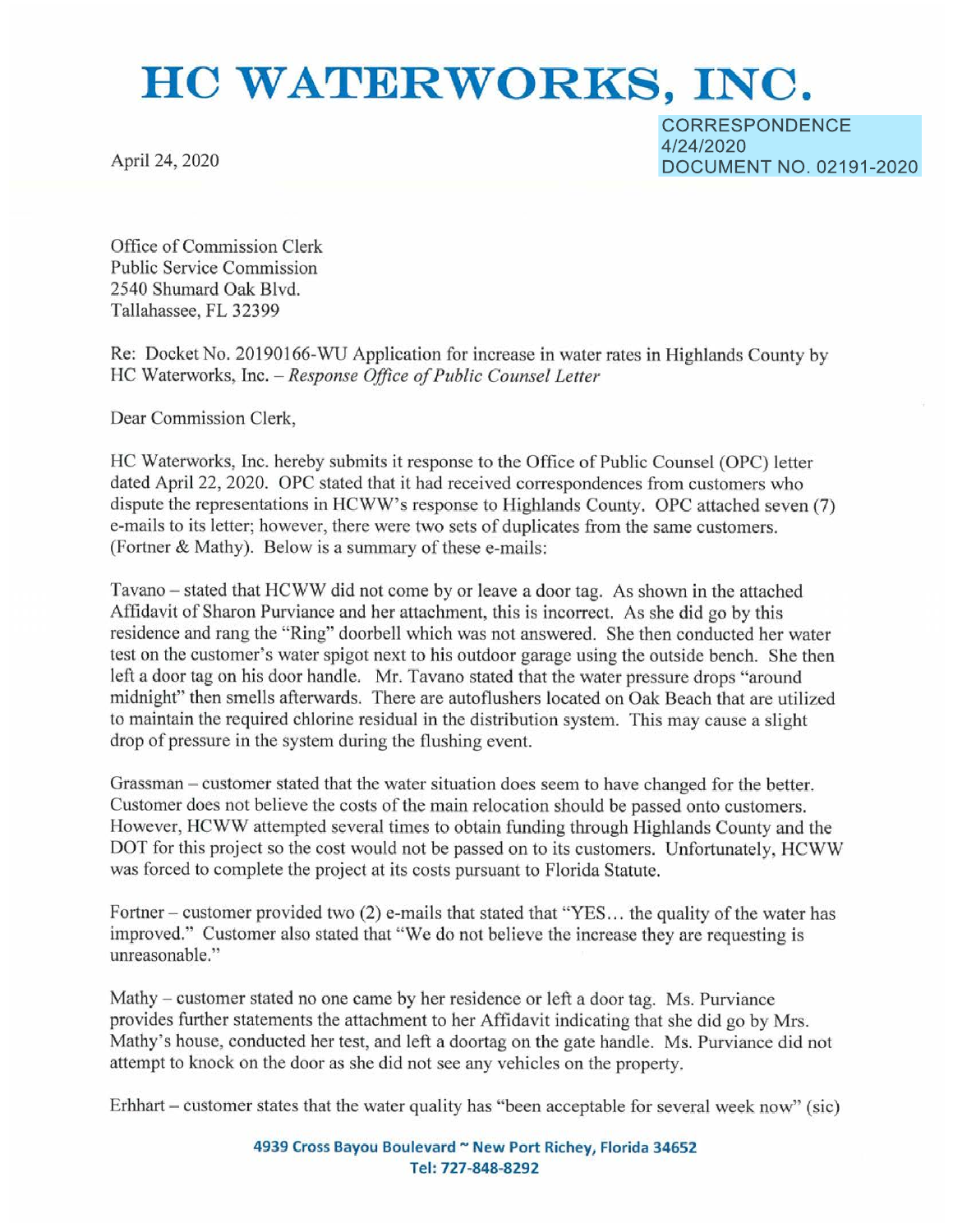HC Waterworks, Inc. Response to OPC Letter April 24, 2020

Thus the majority of the e-mails indicated that the water quality had improved. In addition OPC also refers to several documents filed in the docket file. HCWW has reviewed these complaints and determined there was no addi complaints or whether the quality has improved.

To HCWW's knowledge, OPC has not attempted to travel to the service territory to observe the water quality at these residences in person. Further OPC had not contacted HCWW directly to either discuss the water quality issues, or to request an on-site visit to either the water treatment <sup>p</sup>lants or customers' homes. OPC has not offered any suggestions as to what further actions it would like HCWW to follow or any suggestions as to how HCWW could have done anything differently.

The Staff recommendation filed on April 23, 2020 recommends that the quality of service should be found to be unsatisfactory based solely on past customer complaints. However, Staff recognizes that HCWW is in compliance wi improvements directly related to the water quality. Staff also recommends a penalty of fifty (50) basis points to its recommended return on equity. The Staff recommendation does not indicate any actions by HCWW that should have been different nor any recommended actions that should be made to address the customers' complaints.

It should be noted Staff's Recommendation also calculated a revenue requirement of \$775,366 which represents an increase of \$214,339 (38.20%). However, in its recommendation staff limits the recommended increase to a reven  $(32.61\%)$ . This results in a significant deficit to the Utility in the amount of \$31,402. This deficit includes the recommended penalty, thus applying a "double penalty" on HCWW.

Respectfully Submitted,

Troy Rendell

Vice President **Investor Owned Utilities** *II for HC Waterworks, Inc.*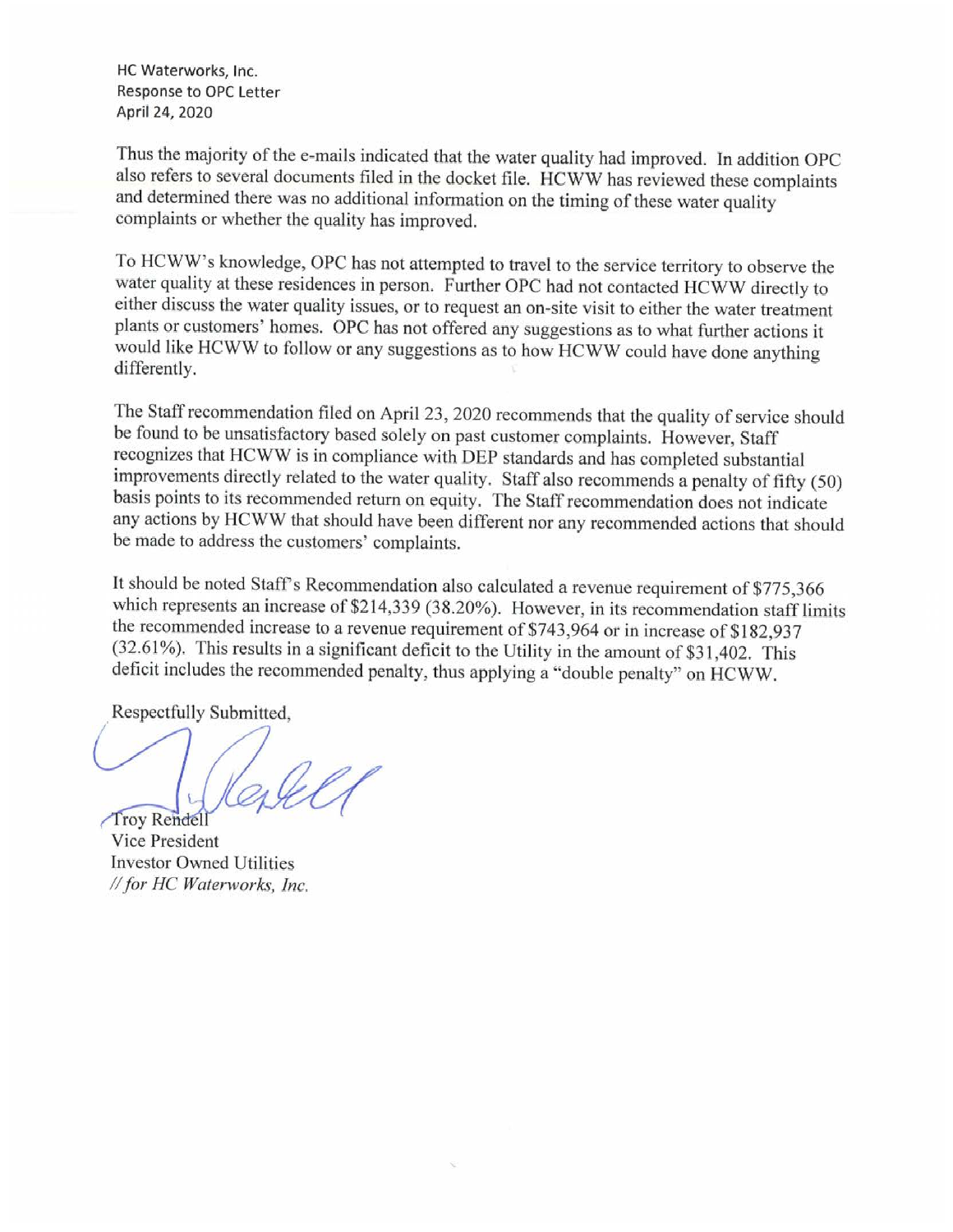## **BEFORE THE FLORIDA PUBLIC SERVICE COMMISSION**

In re: Application for increase in water rates in Highlands County by HC Waterworks, Inc.

DOCKET NO. 20190166-WU FILED: April 24, 2020

#### **AFFIDAVIT**

## STATE OF FLORIDA: COUNTY OF PASCO:

BEFORE ME, the undersigned authority, personally appeared Sharon Purviance,

who after being duly sworn, deposes and says:

- 1. That I, Sharon Purviance, am employed by U.S. Water Services Corporation as a Utility Manager.
- 2. That I am a dual Class C Water and Wastewater operator in the State of Florida with licenses numbers 13268 (W) and 12142 (WW).
- 3. That I hereby affirm that I attended the customer meeting held in Docket No. 20190166-WU on February 20, 2020 in Sebring, Florida.
- 4. That I hereby affirm that on March 9<sup>th</sup> and 10<sup>th</sup>, 2020 I personally traveled to the HC Waterworks' service territory to conduct on-site visits with the customers who provided comments concerning water quality at the customer meeting.
- 5. That I went to each customers' residence in the Lake Josephine service area that provided comments at the customer meeting and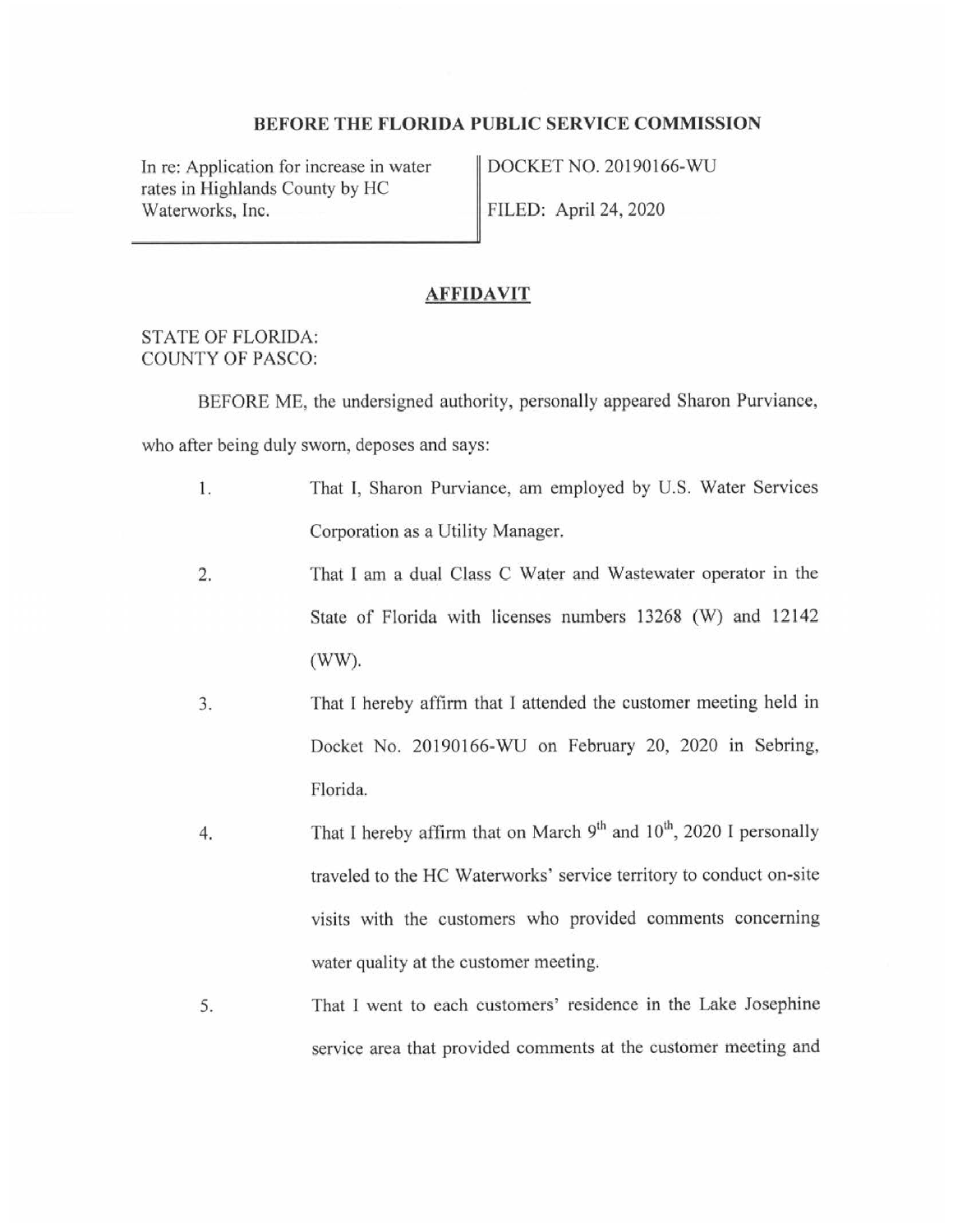personally conducted water testing and reported these results in the response to Staff's Fourth Data Request.

- 6. That I compiled the Excel spreadsheet attached to Document No. 01540-2020, HC Waterworks response to Stafrs Fourth Data Request.
- 7. That I reviewed the letter dated April 22, 2020 from the Office of Public Counsel.
- 8. That J complied the attached schedule to this Affidavit providing additional comments on three residence.
- 9. That I traveled back to the Lake Josephine service area on April 8, 2020 to collect water samples for secondary water standards from distribution flush points.
- 10. That I again spoke to several of the customers who provided comments at the customer meeting.
- 11. That I affirm these customers told me personally that the water quality had improved and continues to be good.
- 12. Further, Affiant sayeth not.

Grass Purniarce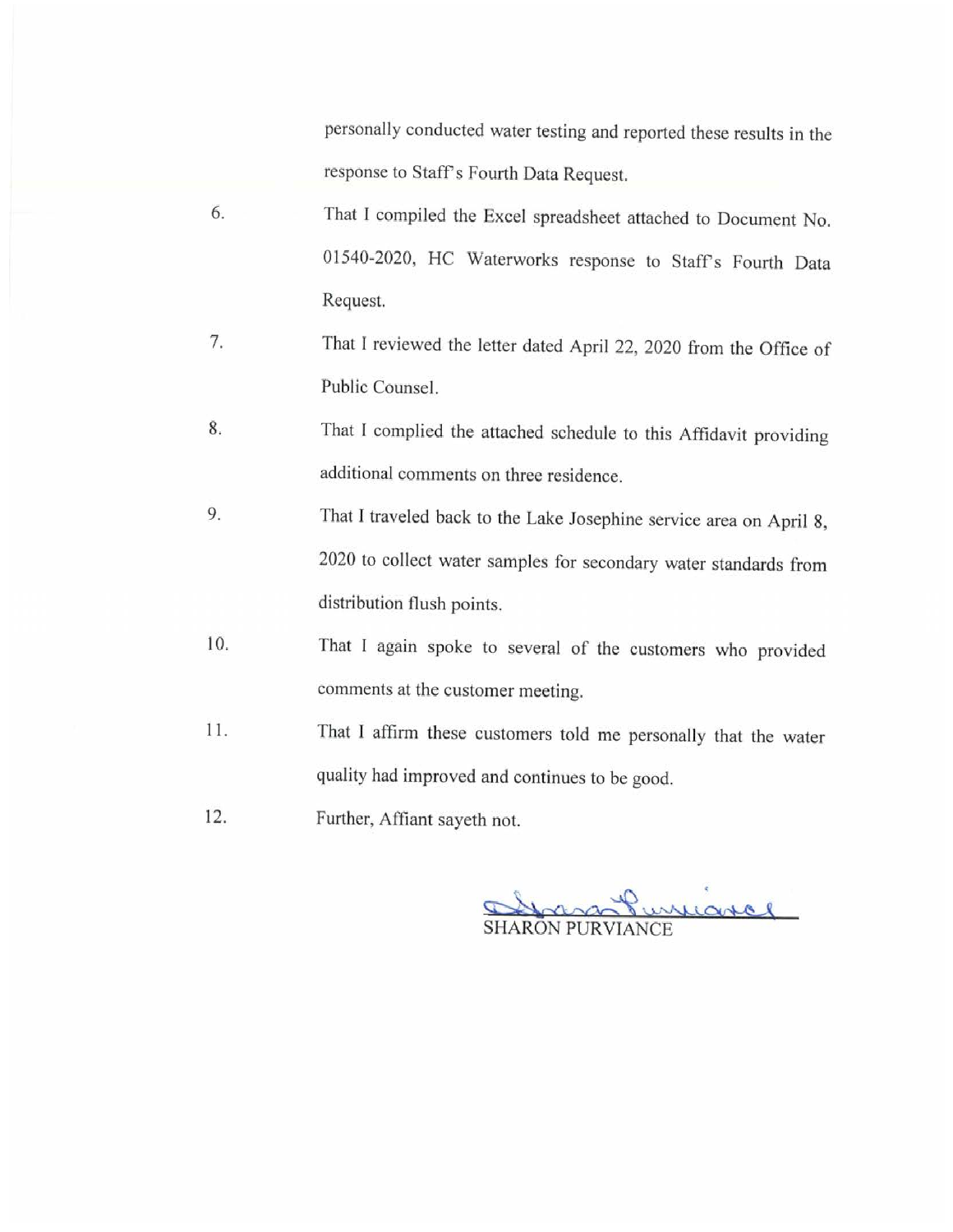# STATE OF FLORIDA: COUNTY OF PASCO:

 $\tilde{\mathcal{C}}$ 

Subscribed and sworn to before me this 24<sup>th</sup> Day of April 2020, by Sharon Purviance, who is personally known to me.

**NOTARY PUBL** My Commission Expires: